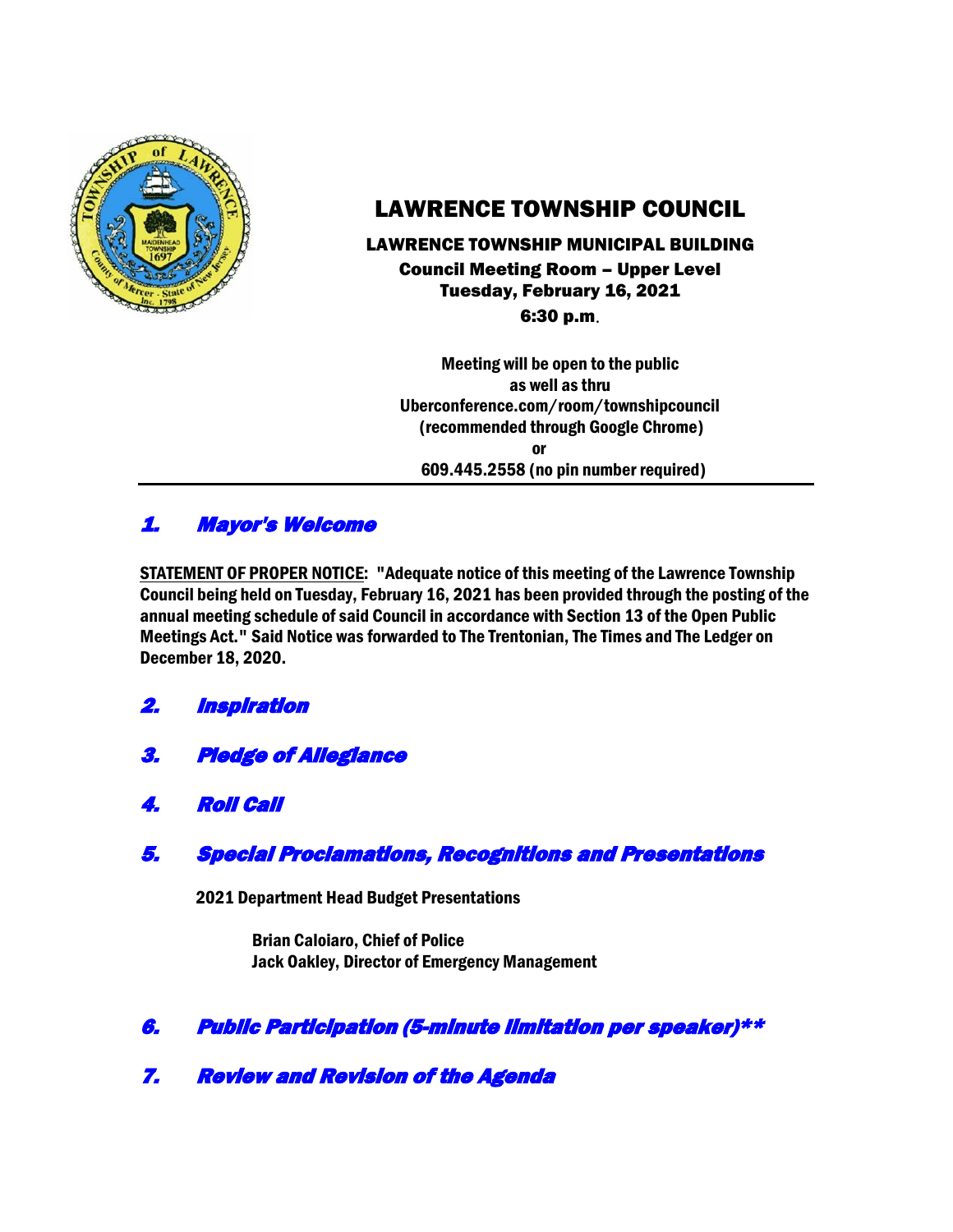### 8. Adoption of Minutes of Previous Meetings

A. Regular Meeting – January 5, 2021

### 9. Awarding and/or Rejecting of Bids\*

- A. #84 Authorizing a Contract for the Rehabilitation of 30 Royal Oak Road
- 10. Introduction of Ordinances**\*\***
- 11. Adoption of Ordinances\*
- 12. Manager's Report
- 13. Attorney's Report
- 14. Clerk's Report
- 15. Unfinished Business
- 16. New Business
- 17. Public Participation (3-minute limitation per speaker) \*\*
- 18. Resolutions
	- A. Bond Acceptance
	- B. Bond Release
	- C. Escrow Release
	- D. Refunds
		- 1) #91 Authorizing Tax Overpayment Refunds
	- E. Special Items of Revenue

#### F. Professional Services Agreements

- 1) #86 Authorizing Amending the Professional Services Agreement for Alcazar Avenue Drainage Improvement
- 2) #87 Authorizing a Professional Services Agreement for Planning Board Attorney